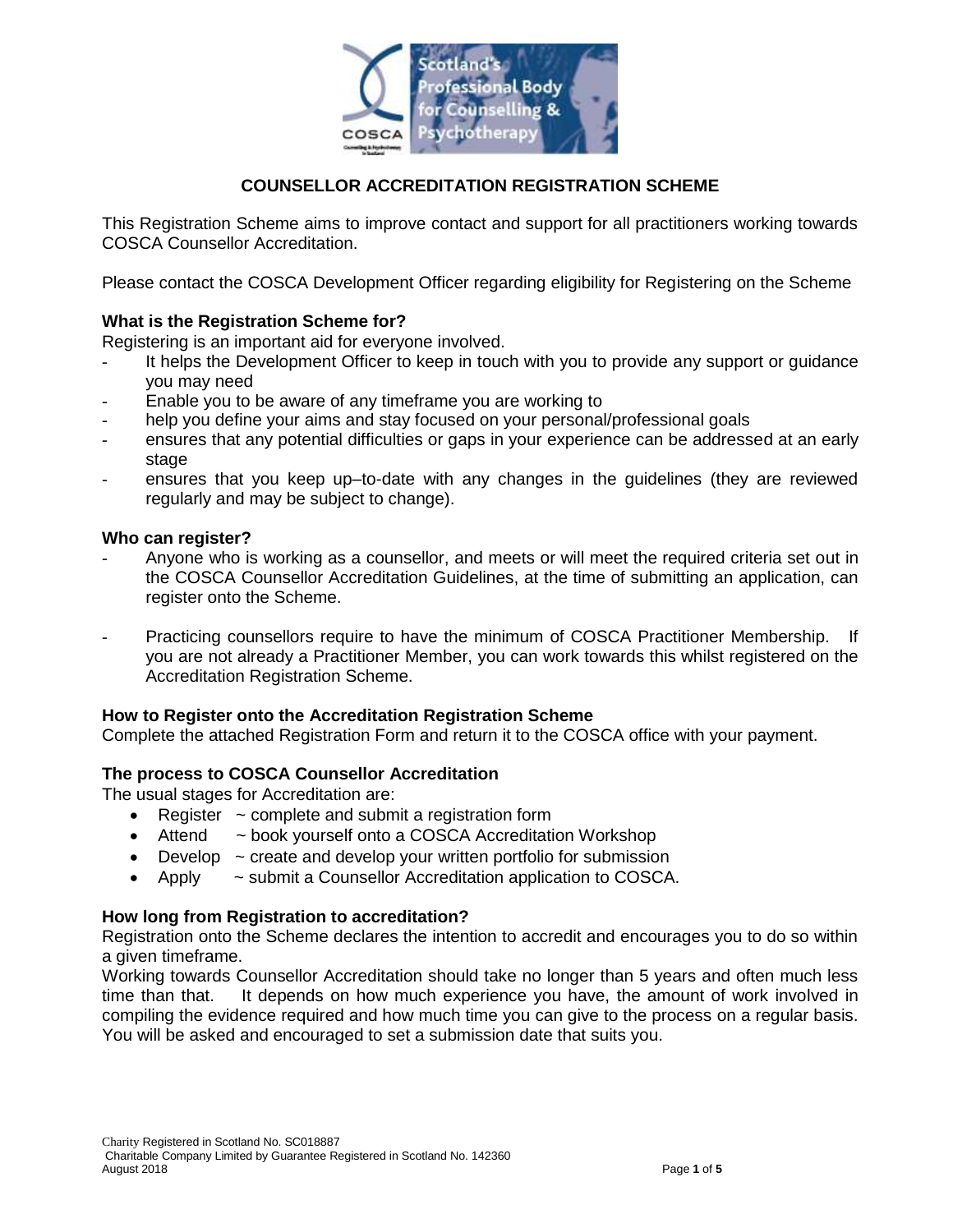#### **Your Application**

There are two routes available when applying for Accreditation:

#### **Combination:**

is designed to help counsellors without a qualification of diploma level or above to reach the accreditation standards

#### **Diploma:**

for those who have at least a COSCA validated Diploma or equivalent).

You can develop your application using the criteria and standards set out in the guidelines for the 'Combination' or 'Diploma' routes – [www.cosca.org.uk](http://www.cosca.org.uk/) - Accreditation - Counsellor.

#### **What are the costs of accreditation?**

| Registration and Initial Workshop:       | £25.00  |
|------------------------------------------|---------|
| <b>Optional Developmental Workshops:</b> | £12.50  |
| <b>Accreditation Submission:</b>         | £200.00 |

The £200 fee covers all the costs of processing your application, but not any costs that may be incurred by you (or your supporting organisation, if you have one) in the process of accruing the required evidence and completing the application.

On award of Accreditation, annual renewal of COSCA membership and COSCA Accreditation is required.

#### **What help is available?**

The COSCA Development Officer offers information and support for everyone working towards becoming accredited as a counsellor. There are Initial workshops run 6 monthly, the first one of which is free. You can contact the Development Office to help keep you on track so that you can meet the timescales you have set for submitting your application.

#### **What are the aims of an accreditation workshop?**

An accreditation workshop is aimed at providing information to help you decide when you will be able to apply, and to explain the process of application. You are encouraged to attend an accreditation workshop within 6 months of registering. Accreditation workshops will also help you to explore specific aspects of the application process. You may attend as many accreditation workshops as you like, for which there will be a small charge for each one. Accreditation workshops can be offered on any particular aspect of the process if there is enough interest. However, please alert the Development Officer if you have any specific needs and/or requests.

#### **What happens if I decide not to submit an application?**

Please inform the Development Officer if, for any reason, you decide not to progress your application for accreditation. Your details will be taken off the COSCA Accreditation Registration database. Any other notes or records will be held confidentially for a period of time before being shredded.

#### **The next 2 pages make up the registration form.**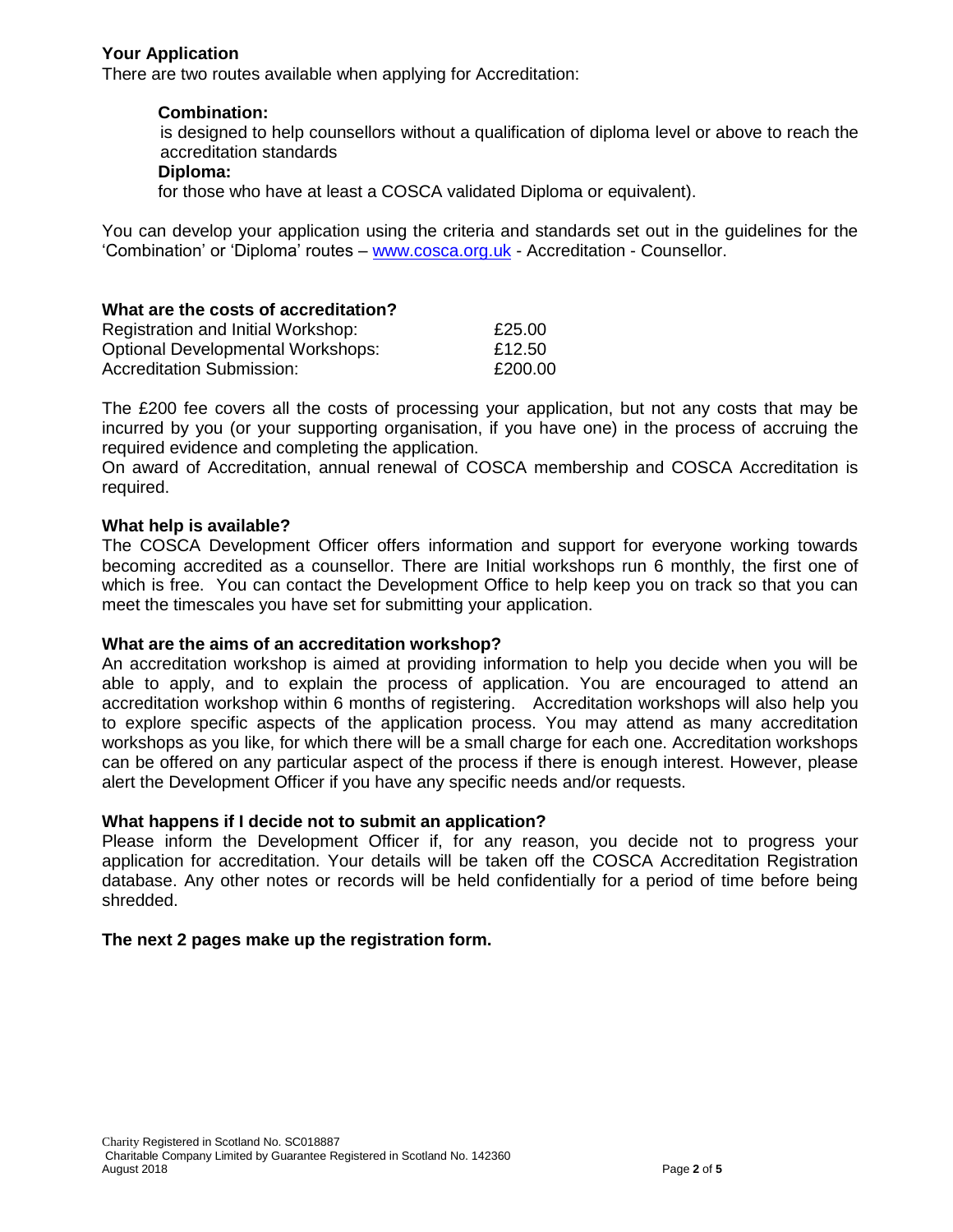

# **COUNSELLOR ACCREDITATION REGISTRATION SCHEME**

# **YOUR CONTACT DETAILS**

| <b>Surname:</b>       |  |
|-----------------------|--|
| <b>First Name(s):</b> |  |
| Title:                |  |

**Address:**

**Post Code:**

**Email Address:**

**Telephone Number(s):**

**Details of Independent Practice (if relevant):**

**Name and contact details of organisation for whom you work (if relevant):**

| Date received      |  |
|--------------------|--|
| £25 fee enclosed   |  |
| Membership checked |  |
| Renewal date       |  |
| Action taken       |  |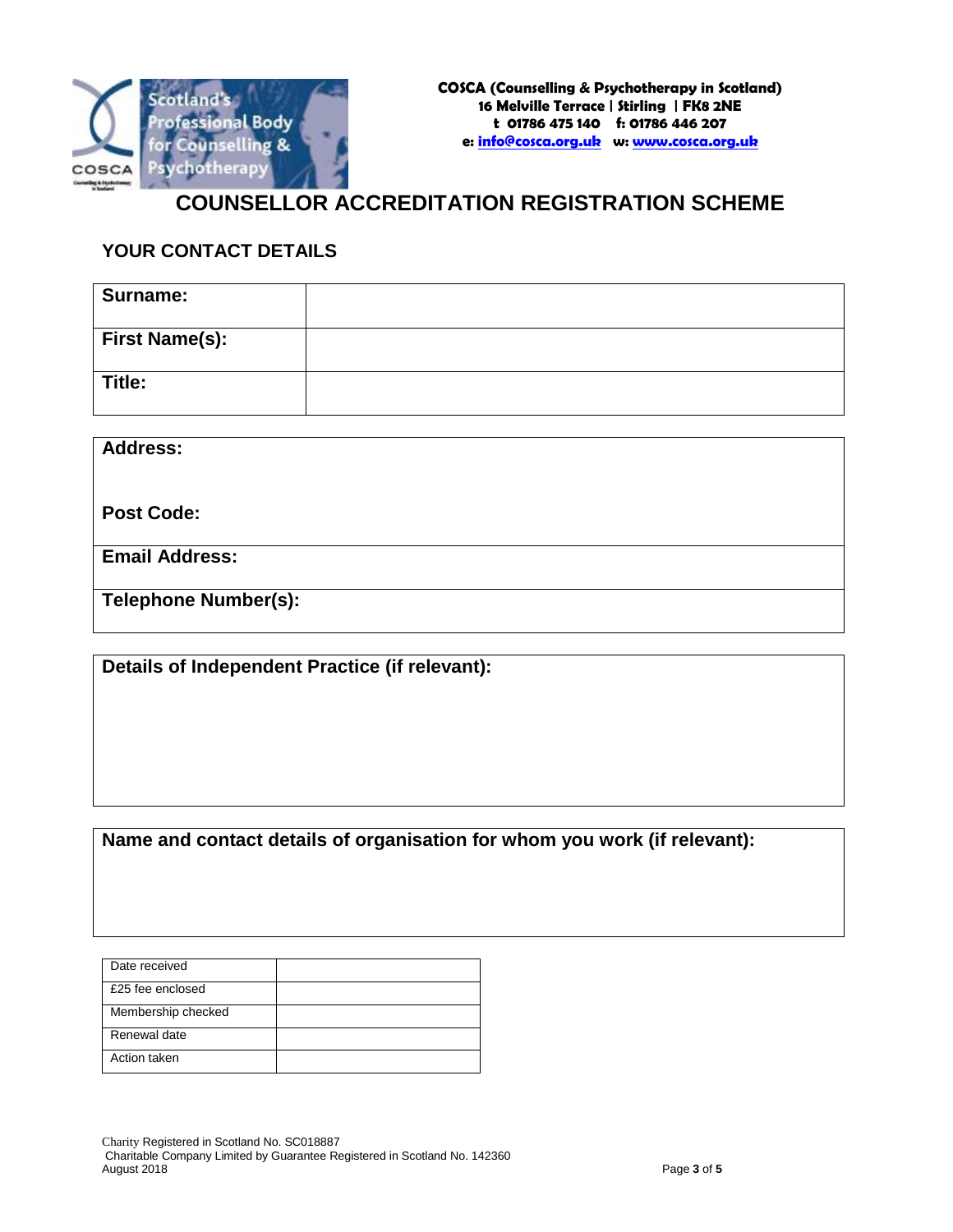| To be eligible to apply for COSCA Counsellor Accreditation, you require to have a |
|-----------------------------------------------------------------------------------|
| minimum of COSCA Practitioner membership.                                         |

| If you are not currently a member of COSCA, please see www.cosca.org.uk -          |
|------------------------------------------------------------------------------------|
| Membership – Individuals for information on membership categories and criteria and |
| membership application forms.                                                      |

| Current member of COSCA (if appropriate) | YES. | NC |
|------------------------------------------|------|----|
| Membership category:                     |      |    |
|                                          |      |    |
|                                          |      |    |
| Membership number:                       |      |    |
|                                          |      |    |

**Please provide a summary that describes your work and what services/type of counselling you offer.**

## **Supporting Statement**

**I wish to apply for the DIPLOMA / COMBINATION route** *(please delete where applicable)*

## **I wish to register for the COSCA Counsellor Accreditation Scheme and agree to:**

- Become and/or remain a COSCA member
- Gather all the evidence required to support my application for Counsellor Accreditation
- Pay the £25 registration fee
- Renew my membership annually
- Pay the subsequent £200 fee that will be required, when I submit my accreditation application

| <b>Signature</b>         |  |
|--------------------------|--|
| <b>Please print name</b> |  |
| <b>Date</b>              |  |